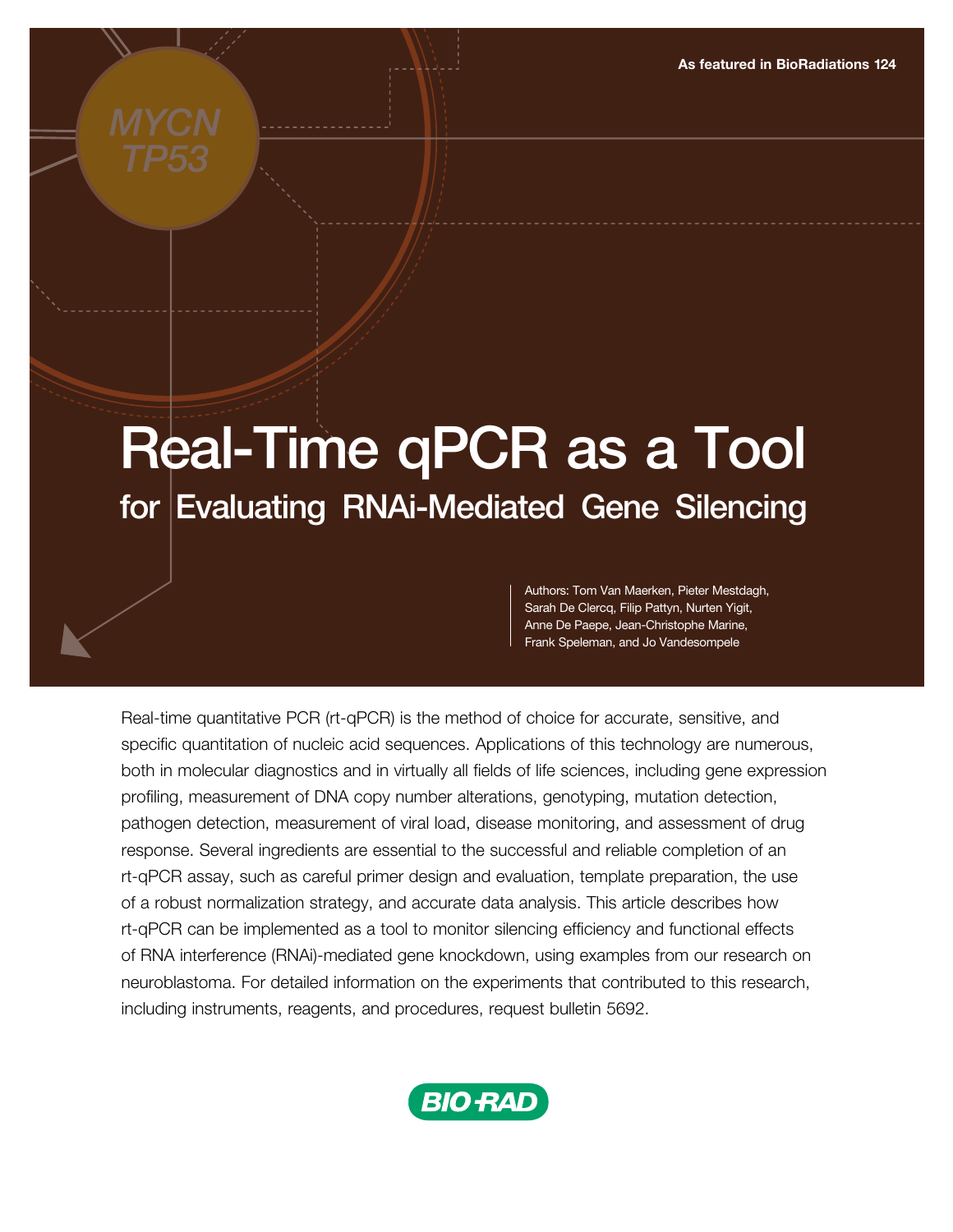# Neuroblastoma and the *MYCN* and *TP53* Cancer Genes

Neuroblastoma is a childhood cancer derived from precursor cells of the adrenosympathetic system, arising in the adrenal medulla or in sympathetic ganglia. Although a relatively rare form of cancer, neuroblastoma is among the most fatal of childhood diseases. Indicators of mortality include age at diagnosis (the outcome for children with neuroblastoma is most favorable when diagnosed before the age of one year, even when the disease has metastasized), tumor stage, and level of MYCN protein activity (the most fatal clinicogenetic subtype of neuroblastoma is characterized by amplification of the *MYCN* oncogenic transcription factor) (Vandesompele et al. 2005). The mechanisms by which this transcription factor exerts its oncogenic activity and confers an unfavorable prognosis are poorly understood.

Another intriguing feature of neuroblastoma is the remarkably low frequency of *TP53* mutations at diagnosis (Tweddle et al. 2003). Previous studies have shown that reactivation of the p53 pathway by the selective small-molecule MDM2 antagonist nutlin-3 constitutes a promising novel therapeutic approach for neuroblastoma (Van Maerken et al. 2006). To gain insight into the mechanism of action of these two pivotal genes in neuroblastoma pathogenesis and to create model systems for future exploration of targeted therapeutics in relationship to *MYCN* and *TP53* status, RNAi was used as an experimental tool for suppressing the expression of these genes. Because neuroblastomas are notoriously difficult to transfect, we introduced an siRNA model with accurate detection of silencing efficiency and the resulting effects. In particular, for study of *MYCN* function, this model is believed to be more relevant, because traditional systems with forced overexpression of this gene in single-copy cells seem to lack the proper cellular context to mimic endogeneous amplification and hyperactivity. Our final goal is to disentangle *MYCN*'s transcriptional web, in order to interfere with its oncogenic signaling pathways, while leaving the beneficial pathways unaltered.

## From Experimental Design to Analysis of an rt-qPCR Assay

Purity and integrity of the template are critical factors to the success of an rt-qPCR assay. Several commercial kits are available for producing clean RNA samples. Contaminants should be avoided or removed, as they can greatly influence the reverse-transcription step or the actual PCR. The presence of PCR inhibitors can be determined by a variety of methods, including the simple and fast PCR-based SPUD assay (Nolan et al. 2006). An oligonucleotide target sequence with no homology to human DNA is spiked into human RNA samples and a water control at a known concentration. rt-qPCR quantitation of the oligonucleotide template in both the RNA samples and the (negative) water control is indicative of possible enzymatic inhibitors present in the RNA extract. For assessment of RNA

# The Many Faces of Disease

With the focus of his research in neuroblastoma, a very deadly form of childhood cancer, Professor Jo Vandesompele often gets asked if he meets the children behind the research. His answer: "No, we see a tube." In fact, most researchers spend countless hours with analytical tools, but little time, if any, interacting with people affected by disease. That's why the scientists that comprise Vandesompele's



lab at Ghent University in Belgium are introducing a pilot program, where parents of children who have died or are suffering from neuroblastoma will be invited to speak to researchers about their experiences.

"Most of us don't maintain a sense of what we're doing research for," says Vandesompele. "A sample is brought from a hospital lab. We begin extracting molecules and conducting procedures that have nothing to do with the child the sample came from, a child who might be dying. There's a disconnect there that shouldn't be." The parent program is meant to bridge this disconnect.

The idea sprang from travels to international conferences, where parents involved in disease-related support groups occasionally give talks. Vandesompele's colleagues realized that in terms of motivating progress toward a cure, even the world's best scientists can't match the words of a parent whose child has died. And it's not just that parents have heartbreaking tales to tell. It's also that they have a passion for raising money to support research, and that they're truly interested in what's happening in the field.

"Yes, we're doing science," says Vandesompele, "but being connected to the human aspects of research can motivate scientists to be much more precise, closer to perfect in what we are doing. Passion brings us to a level unattainable based on intellectual skills alone."

Soon, at least in Belgium, researchers will begin to be able to match a name and a face to a test tube.

integrity, electrophoresis and PCR-based methods are available (Fleige and Pfaffl 2006, Nolan et al. 2006). Figure 1 shows an electropherogram of high-quality RNA assessed using the Experion™ automated electrophoresis system. Sharp peaks at 18S and 28S and no nonspecific peaks are desired results when determining whether or not RNA samples are intact.



Fig. 1. Electropherogram generated using the Experion system depicting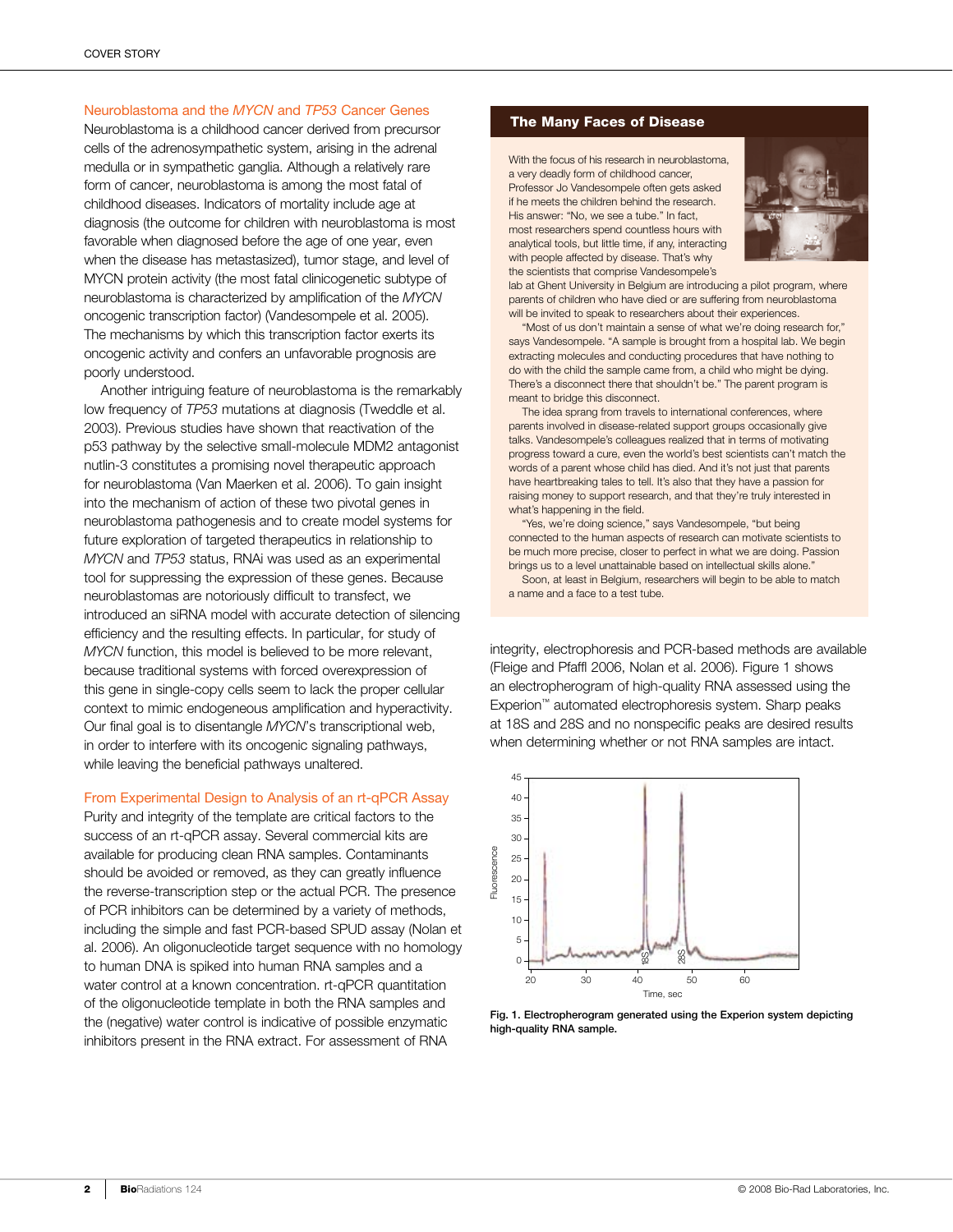To control for inevitable experimental variation due to factors such as the amount and quality of starting material, enzymatic efficiencies, and overall cellular transcriptional activity, use of a reliable normalization strategy in which these factors are taken into account is necessary. In principle, internal reference genes offer the best way to deal with the multiple sources of variables that might exist between different samples. A truly accurate normalization can only be achieved when multiple reference genes are utilized, as use of a single reference gene results in relatively large errors in a considerable proportion of the sample set (Vandesompele et al. 2002). Care should be taken when selecting the genes to be used for normalizing the expression levels since no universal set of always-applicable reference genes exists. Different sample origins and experimental manipulations might require another set of genes to be used as reference genes. The selection and validation of reference genes can be done using the geNorm algorithm (see sidebar), which determines the most stable genes from a set of tested candidate reference genes in a given sample panel and calculates a normalization factor (Vandesompele et al. 2002).

Bioinformatics-based quality assessment of newly designed rt-qPCR primers can considerably improve the likelihood of obtaining specific and efficient primers. A number of quality control parameters have been integrated in Ghent University's RTPrimerDB in silico assay evaluation pipeline (Pattyn et al. 2006). This pipeline allows a streamlined evaluation of candidate primer pairs, with automated BLAST specificity search, prediction of putative secondary structures of the amplicon, indication of which transcript variants of the gene of interest will be amplified, and search for known SNPs in the primer annealing regions. This in silico evaluation, however, does not preclude the need for experimental validation after synthesis of the primers. Ideally, experimental evaluation addresses specificity, efficiency, and dynamic range of the assay using a broad dilution series of template (Figure 2).

Processing and analysis of the raw rt-qPCR data represent a multistep computational process of averaging replicate  $\mathrm{C}_\mathrm{r}$  values, normalization, and proper error propagation along the entire calculation track. This process might prove cumbersome and deserves equal attention as the previous steps in order to get accurate and reliable results. This final procedure has been automated and streamlined in Biogazelle's qBase*Plus* software (www.biogazelle.com, see sidebar), a dedicated program for the management and analysis of rt-qPCR data (Hellemans et al. 2007).



Fig. 2. Experimental validation of newly designed rt-qPCR primers. A, PCR efficiency and dynamic range of the rt-qPCR assay was tested using a 4-fold serial dilution of six points of reverse transcribed human qPCR reference total RNA (64 ng down to 62.5 pg) and TP53\_P2 primers; B, specificity of the TP53\_P2 primers was assessed by generating a melting curve of the PCR product; C, standard curve and PCR efficiency estimation (including the error) according to the qBase*Plus* software. Cq, quantitation cycle value generated in RDML software (see sidebar).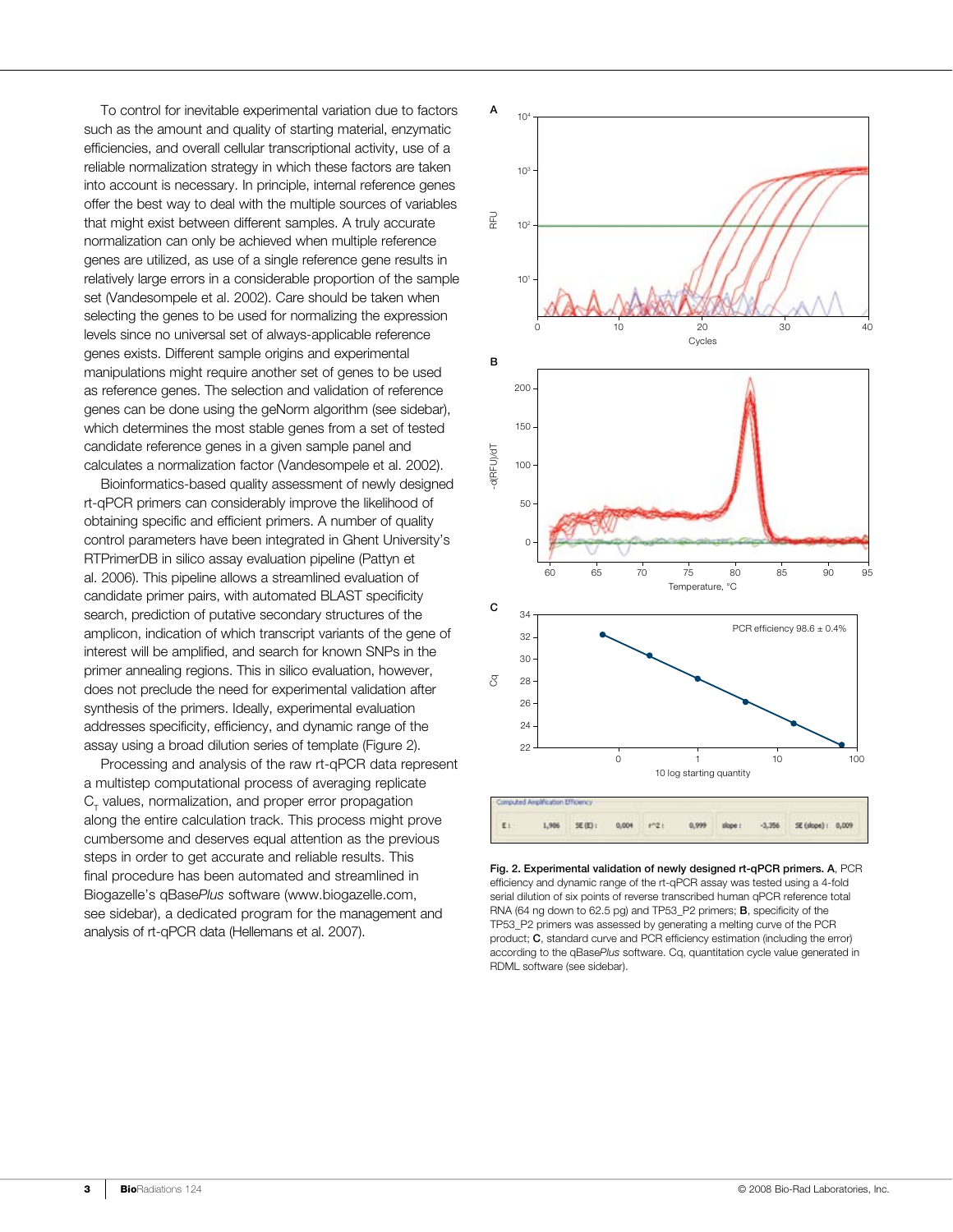# Programming Progress



The year 2000 is a milestone that symbolizes movement toward the height of progress, particularly in science and technology. But back in 2000, Professor Jo Vandesompele (then a doctorate student beginning what would become a career devoted to the study of the genetics of neuroblastoma at Ghent University in Belgium) was attempting to conduct sophisticated analysis of genetic research results with rudimentary tools.

"In 2000," says Vandesompele, "evaluating candidate reference genes with respect to their expression stability was impossible." Moreover, the concept of accurate normalization using multiple reference genes did not exist. "The problem of housekeeping gene variability was significantly underestimated at that time," he explains. In addition, he remembers calculating qPCR analyses by hand with Excel software, "a slow and error-prone process that required insight into mathematics and various quantitation models."

With no other solutions available, Vandesompele and colleagues set out to develop the first of many software, web, and database tools that continue to help drive progress in genetic research — not just in their lab, but in labs across the world. Launched in 2002, geNorm software is a tool used for the identification of stably expressed reference genes (http://medgen.ugent.be/ genorm/). This launch was quickly followed by development of RTPrimerDB in 2003, a real-time PCR primer and probe database containing published and validated assays, as well as an integrated in silico PCR assay evaluation pipeline (http://medgen.ugent.be/rtprimerdb/).

In 2004, Jan Hellemans, a PhD student in the University's Center for Medical Genetics laboratory, began automating the arduous mathematical computations associated with qPCR analysis by programming a few simple macros in Excel. These initial macros evolved into the qBase 1.0 qPCR data analysis software package (http://medgen.ugent.be/qbase/). Since then, several thousand copies have been downloaded and used worldwide. In 2007, the Excel version began being phased out by qBase*Plus*, a professional Java-based application that runs 20 times faster and is more intuitive than the original platform. All current versions of these programs are available at no charge, and even this latest tool developed by Biogazelle, a Ghent University spin-off company, will offer both free and reasonably priced licensing packages.

That these programs have revolutionized the synthesis of real-time PCR data is unquestionable. What is surprising, at least to Vandesompele, is that "what were once just tools to measure gene expression levels in scarce tumor biopsies from children with neuroblastoma in our laboratory, have now grown in scope to form an independent research line."

And while researchers in this lab continue to try to find new ways to combat neuroblastoma, so will they continue to discover tools to aid achievement of reliable and meaningful results through bioinformatics. Future plans include establishment of an international consortium to finalize a standard exchange format for real-time PCR data (coined RDML, previews of this effort can be seen at www.rdml.org). In addition, they are developing a web-based primer design portal that will enable researchers to design high-quality assays in a high-throughput environment.

#### rt-qPCR for Assessment of siRNA Silencing Efficiency: Anti-*MYCN* siLentMer™ siRNA Duplexes

Human IMR-32 neuroblastoma cells were transfected with different anti-*MYCN* siLentMer siRNA duplexes or a nonspecific control siRNA, and the *MYCN* transcript level was determined 48 hours posttransfection by rt-qPCR. Our results indicate the importance of primer location for evaluation of siRNA silencing efficiency, in agreement with a previous independent report (Shepard et al. 2005). The target mRNA sequence is cleaved by the RNA-induced silencing complex (RISC) near the center of the region complementary to the guiding siRNA (Elbashir et al. 2001). Complete nucleolytic degradation of the resulting fragments is not always guaranteed, which might result in underestimation of siRNA silencing efficiency if primers are used that do not span the siRNA target sequence, as observed for this gene (Figure 3).





Fig. 3. Importance of primer location for rt-qPCR assessment of siRNA silencing efficiency. A, schematic representation of the *MYCN* mRNA structure with location of siRNA targeted sequences and primer binding sites; B, percentage silencing of *MYCN* gene expression measured by five different primer pairs (P1–P5) in IMR-32 cells 48 hr posttransfection with anti-*MYCN* siLentMer siRNA duplexes (siRNA 1 or siRNA 2), compared to cells transfected with a nonspecific control siRNA.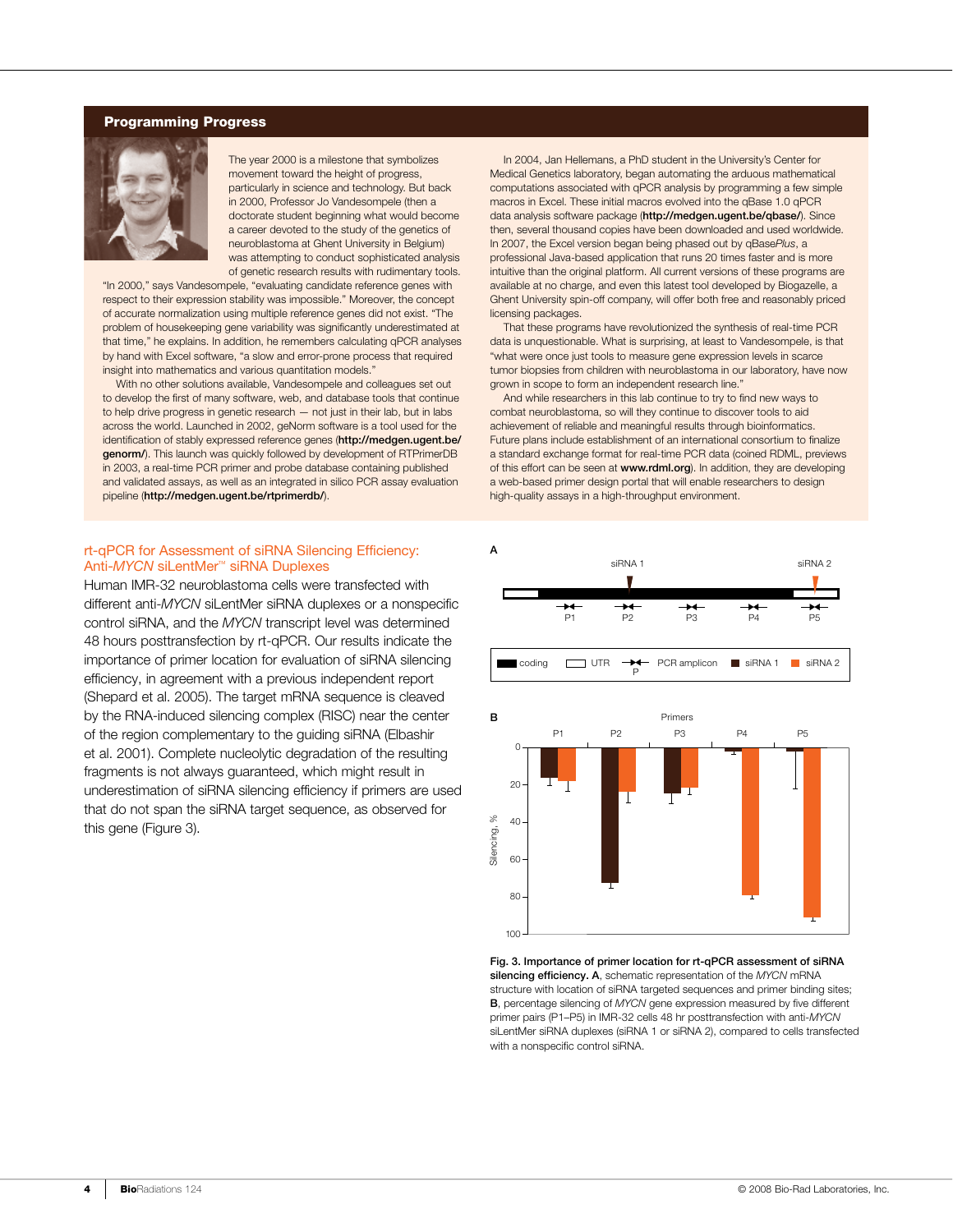



NGP Cells



Fig. 4. Assessment of shRNA-mediated *TP53* knockdown efficiency by rt-qPCR. IMR-32 and NGP cells were infected with a lentivirus carrying an shRNA construct specific for either the human *TP53* gene (LV-h-p53) or the murine *Trp53* gene (LV-m-p53) as a control. Efficiency of *TP53* gene silencing was evaluated by rt-qPCR using two different primer pairs (TP53\_P1 and TP53\_P2). Bars indicate mRNA expression levels of *TP53* relative to the respective LV-m-p53 cells; error bars depict standard error of the mean (duplicated PCR reactions for *TP53* and three reference genes).

### rt-qPCR for Monitoring of shRNA Silencing Efficiency and Functional Effects: Lentiviral-Mediated shRNA Knockdown of *TP53*

For generation of stable *TP53* knockdown variants of neuroblastoma cell lines with wild-type p53, we infected IMR-32 and NGP cells with a lentiviral vector encoding an shRNA directed specifically against human *TP53* (LV-h-p53) or against the murine *Trp53* gene (LV-m-p53, negative control). rt-qPCR analysis with two different primer pairs demonstrated that expression of *TP53* was reduced by 81–87% in IMR-32-LV-h-p53 cells and by 92–94% in NGP-LV-h-p53 cells compared to the respective LV-m-p53 controls (Figure 4). Functionality of the *TP53* knockdown variants was validated by rt-qPCR and cell viability analysis after treatment of the cells with nutlin-3, a small-molecule compound that selectively disrupts the interaction between p53 and its negative regulator *MDM2*, resulting in stabilization and accumulation of the p53 protein and activation of the p53 pathway (Vassilev et al. 2004). Transactivation of p53 target genes such as *BBC3* (*PUMA*) and *MDM2* by nutlin-3 and nutlin-3 induced downregulation

# Designed for the Way You Want to Work

Use of a high-performance real-time qPCR system is important to accurately measure the effectivity of your siRNA knockdown. The CFX96™ real-time PCR detection system (used in the experiments discussed in this article) builds on the power and flexibility of the C1000™ thermal cycler, adding an easy-to-install interchangeable reaction module to create an exceptional real-time PCR system.

The system's thermal performance combined with an innovative optical design ensure accurate, reliable data. The powerful yet intuitive software accelerates every step of your real-time PCR research, shortening the time between getting started and getting great results.

The CFX96 system's solid-state optical technology (six filtered LEDs and six filtered photodiodes) provides sensitive detection for precise quantitation and target discrimination. Scanning just above the sample plate, the optics shuttle individually illuminates and reads fluorescence from each well with high sensitivity and no crosstalk. The optical system always collects data from all wells during data acquisition, so you can enter or edit well information on your own schedule.

With the CFX96 system, you can:

- Be up and running fast quick installation and factory-calibrated optics let you set up the system in seconds
- Perform more experiments fast thermal cycling produces results in <30 minutes
- Save research time thermal gradient feature lets you optimize reactions in a single experiment
- Minimize sample and reagent usage — reliable results are obtained with sample volumes as low as 10 µl
- Analyze results when and where you want — software can send e-mail notification with attached data file when the run is finished

Six-channel optics shuttle of the CFX96 system.

- Trust your results Security Edition software integrates the CFX96 system with good laboratory practice (GLP) standards for data collection and analysis
- Expand your throughput when you need to — up to 4 instruments can be controlled by a single computer



of *TP53* mRNA level, a consequence of the ability of the p53 protein to negatively regulate its own transcriptional expression after accumulation (Hudson et al. 1995), was largely prevented by lentiviral-mediated expression of shRNA against human *TP53* (Figure 5). At the cellular level, silencing of human *TP53* severely attenuated the nutlin-3 induced reduction in cell viability observed in nontransduced parental cells, in contrast to control infection with LV-m-p53 (Figure 6). These results firmly demonstrate potent and selective impairment of p53 function in IMR-32-LV-h-p53 and NGP-LV-h-p53 cells.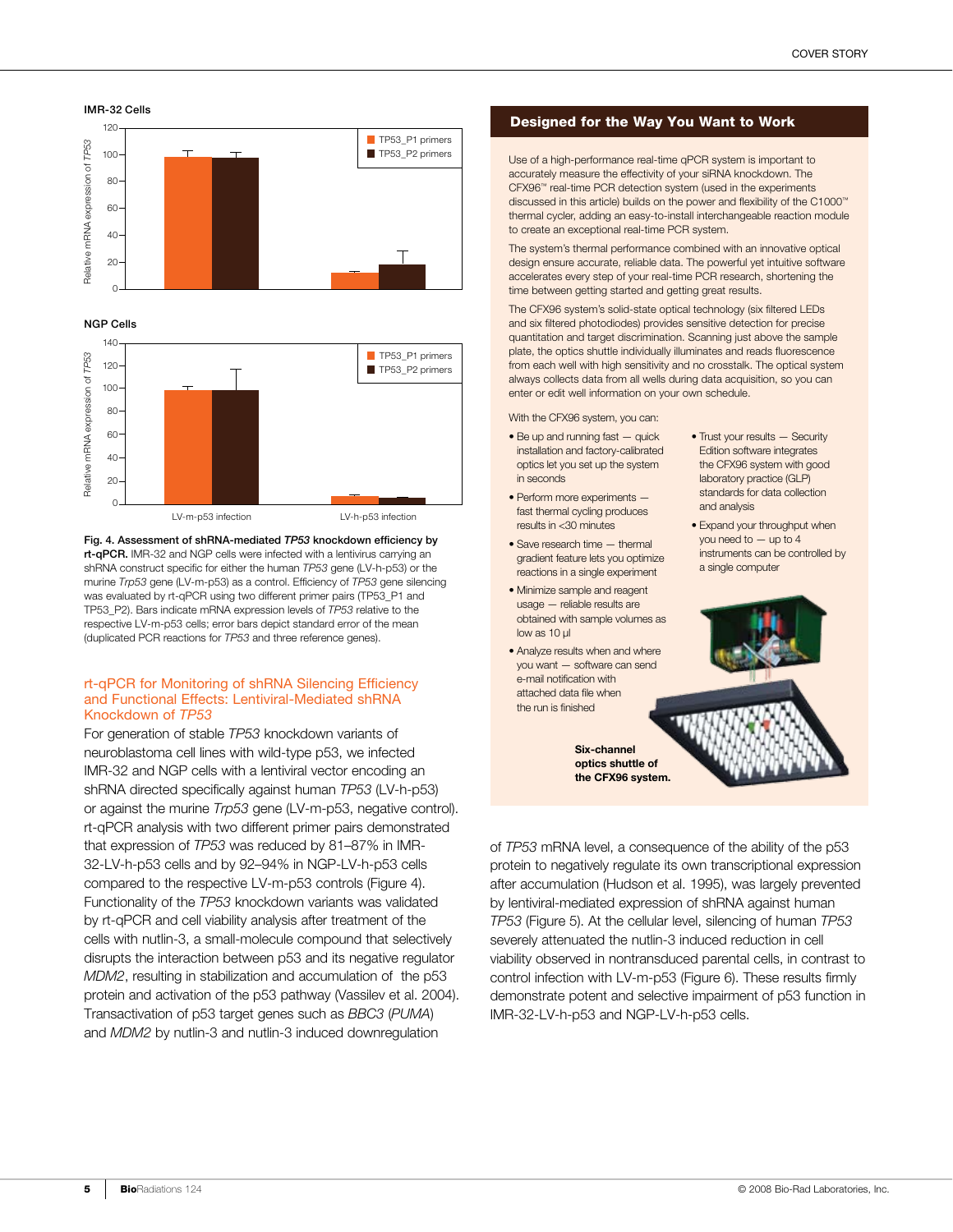





B. *MDM2* expression







Fig. 5. Functional validation of shRNA-mediated *TP53* knockdown through rt-qPCR analysis of transcript levels of p53-regulated genes after nutlin-3 treatment. IMR-32 and NGP cells were infected with a lentiviral vector encoding an shRNA directed specifically against either the human *TP53* gene (LV-h-p53) or the murine *Trp53* gene (LV-m-p53). Cells were treated with 0, 8, or 16 µM nutlin-3 for 24 hr, and expression of *BBC3* (*PUMA*) (A), and *MDM2* (B), p53-regulated genes, and *TP53* was determined by rt-qPCR. Two different primer pairs (TP53\_P1 and TP53\_P2) were used for quantitation of *TP53* transcript levels (C,D). Bars indicate mRNA expression levels relative to the respective vehicle-treated (0 µM nutlin-3) LV-m-p53 infected cells, mean of two different rt-qPCR measurements; error bars show standard error of the mean.



Fig. 6. Functional validation of shRNA-mediated *TP53* knockdown through cell viability analysis after treatment of IMR-32 and NGP cells with nutlin-3. Effect of nutlin-3 on viability of uninfected cells (A, D), LV-h-p53 infected cells (B, E) and LV-m-p53 infected cells (C, F). Exponentially growing cells were exposed to 0-32 µM of nutlin-3 for 24 (-), 48 (-), and 72 (-) hr, and the percentage cell viability with respect to vehicle-treated cells was determined. Error bars indicate standard deviation of mean cell viability values of three independent experiments.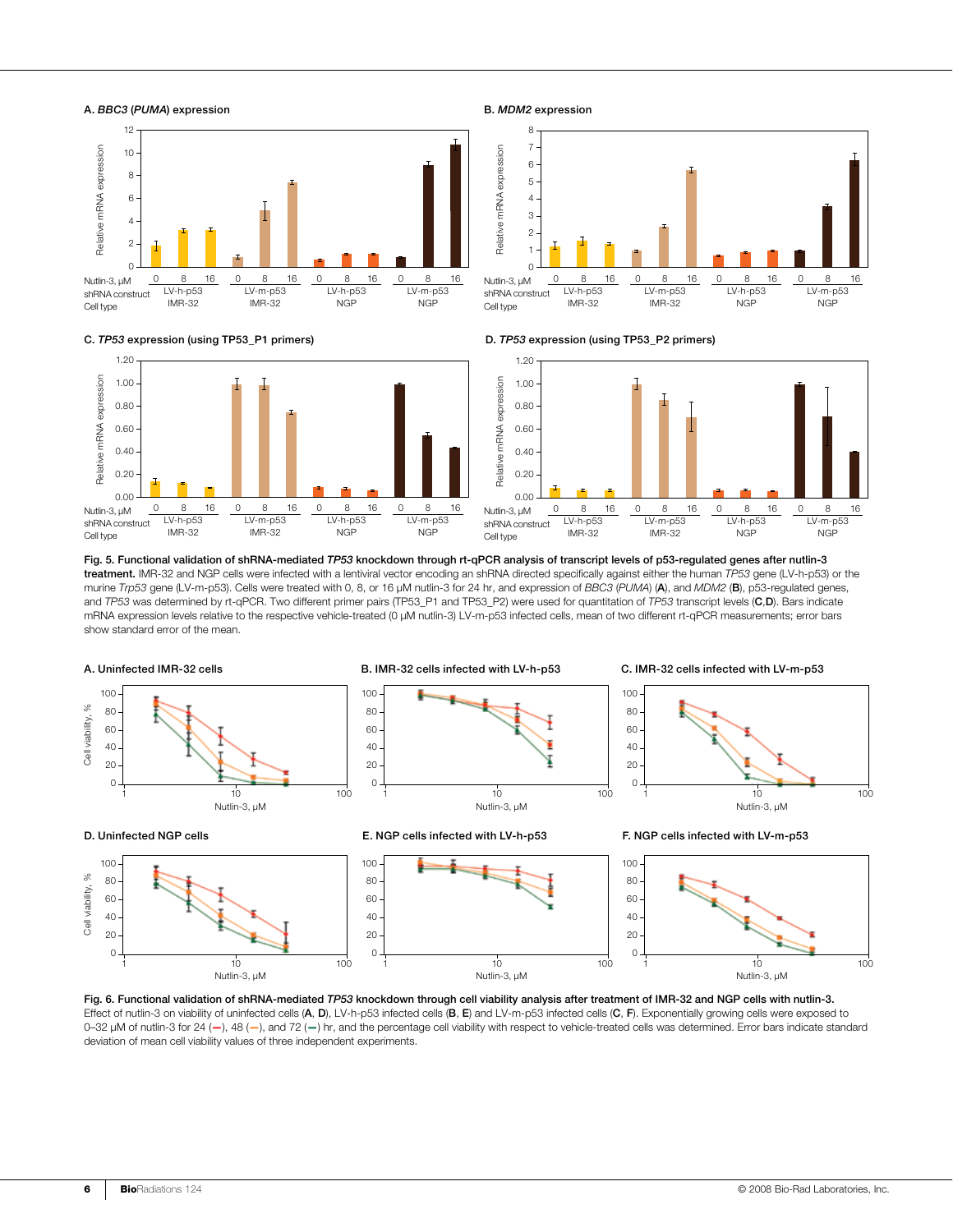# **Conclusions**

rt-qPCR analysis provides a convenient and reliable method for evaluation of knockdown efficiency and functional consequences of RNAi-mediated gene silencing. Successful application of this monitoring tool requires careful attention to be given to all different steps in the rt-qPCR workflow, including primer design and evaluation, template preparation, normalization strategy, and data analysis, as discussed in this article.

Similar studies will be conducted in the future to evaluate results achieved using additional cell lines and varying combinations of multiple siLentMer duplexes, durations of effect, and concentrations of active siLentMer duplexes.

#### References

Elbashir SM et al., RNA interference is mediated by 21- and 22-nucleotide RNAs, Genes Dev 15, 188–200 (2001)

Fleige S and Pfaffl MW, RNA integrity and the effect on the real-time qRT-PCR performance, Mol Aspects Med 27, 126–139 (2006)

Hellemans J et al., qBase relative quantification framework and software for management and automated analysis of real-time quantitative PCR data, Genome Biol 8, R19 (2007)

Hudson JM et al., Wild-type p53 regulates its own transcription in a cell-type specific manner, DNA Cell Biol 14, 759–766 (1995)

Nolan T et al., Quantification of mRNA using real-time RT-PCR, Nat Protoc 1, 1559–1582 (2006)

Nolan T et al., SPUD: a quantitative PCR assay for the detection of inhibitors in nucleic acid preparations, Anal Biochem 351, 308–310 (2006)

Pattyn F et al., RTPrimerDB: the real-time PCR primer and probe database, major update 2006, Nucleic Acids Res 34, D684–D688 (2006)

Shepard AR et al., Importance of quantitative PCR primer location for short interfering RNA efficacy determination, Anal Biochem 344, 287–288 (2005)

Tweddle DA et al., The p53 pathway and its inactivation in neuroblastoma, Cancer Lett 197, 93–98 (2003)

Vandesompele J et al., Unequivocal delineation of clinicogenetic subgroups and development of a new model for improved outcome prediction in neuroblastoma, J Clin Oncol 23, 2280–2299 (2005)

Vandesompele J et al., Accurate normalization of real-time quantitative RT-PCR data by geometric averaging of multiple internal control genes, Genome Biol 3, RESEARCH0034 (2002)

Van Maerken T et al., Small-molecule MDM2 antagonists as a new therapy concept for neuroblastoma, Cancer Res 66, 9646–9655 (2006)

Vassilev LT et al., In vivo activation of the p53 pathway by small-molecule antagonists of MDM2, Science 303, 844–848 (2004)

Grant support: the Fund for Scientific Research – Flanders (FWO) grants 011F4004 (T. Van Maerken, Research Assistant), G.1.5.243.05 (J. Vandesompele) and G.0185.04; GOA grant 12051203; grants from the Belgian Foundation against Cancer (S. De Clercq), the Ghent Childhood Cancer Fund, and the Ghent University Research grant (B.O.F.) 01D31406 (P. Mestdagh).

Contact information: Jo Vandesompele, Center for Medical Genetics, Ghent University Hospital, MRB, De Pintelaan 185, 9000 Ghent, Belgium. Phone: 32-9-332-5187; Fax: 32-9-332-6549; E-mail: Joke.Vandesompele@UGent.be BLAST is a trademark of the National Library of Medicine. Excel is a trademark of Microsoft Corporation.

LabChip and the LabChip logo are trademarks of Caliper Life Sciences, Inc. Bio-Rad Laboratories, Inc. is licensed by Caliper Life Sciences, Inc. to sell products using the LabChip technology for research use only. The dye(s) used in Experion kits are manufactured by Molecular Probes, Inc. and are licensed for research use only. The siLentMer products are manufactured by Integrated DNA Technologies, Inc. (IDT) and are for research use only. For custom siRNA synthesis, contact IDT. Notice regarding Bio-Rad thermal cyclers and real-time systems — Purchase of this instrument conveys a limited nontransferable immunity from suit for the purchaser's own internal research and development and for use in applied fields other than Human In Vitro Diagnostics under one or more of U.S. Patents Nos. 5,656,493, 5,333,675, 5,475,610 (claims 1, 44, 158, 160–163 and 167 only), and 6,703,236 (claims 1–7 only), or corresponding claims in their non-U.S. counterparts, owned by Applera Corporation. No right is conveyed expressly, by implication or by estoppel under any other patent claim, such as claims to apparatus, reagents, kits, or methods such as 5' nuclease methods. Further information on purchasing licenses may be obtained by contacting the Director of Licensing, Applied Biosystems, 850 Lincoln Centre Drive, Foster City, California 94404, USA. Bio-Rad's real-time thermal cyclers are licensed real-time thermal cyclers under Applera's United States Patent No. 6,814,934 B1 for use in research and for all other fields except the fields of human diagnostics and veterinary diagnostics.